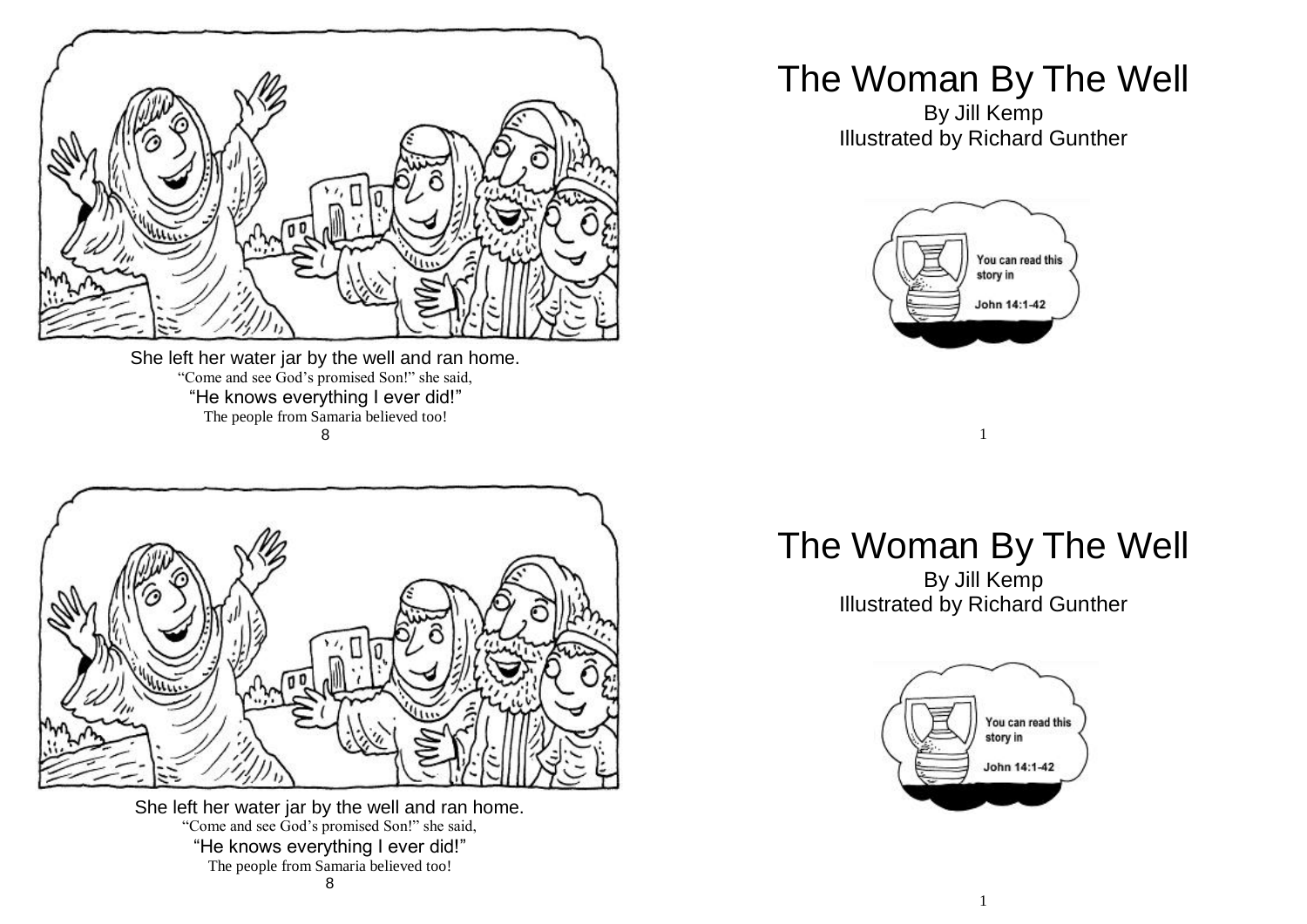

Jesus was tired and thirsty. He sat down by a well and rested while his helpers went into town to buy food. They were all hungry after walking a long way. 2



"I know you are a man of God," she said. "But God has promised to send a Saviour one day." Jesus said, "I am the Promised One." The woman believed Jesus! 7



Jesus was tired and thirsty. He sat down by a well and rested while his helpers went into town to buy food. They were all hungry after walking a long way.



"I know you are a man of God," she said. "But God has promised to send a Saviour one day." Jesus said, "I am the Promised One." The woman believed Jesus!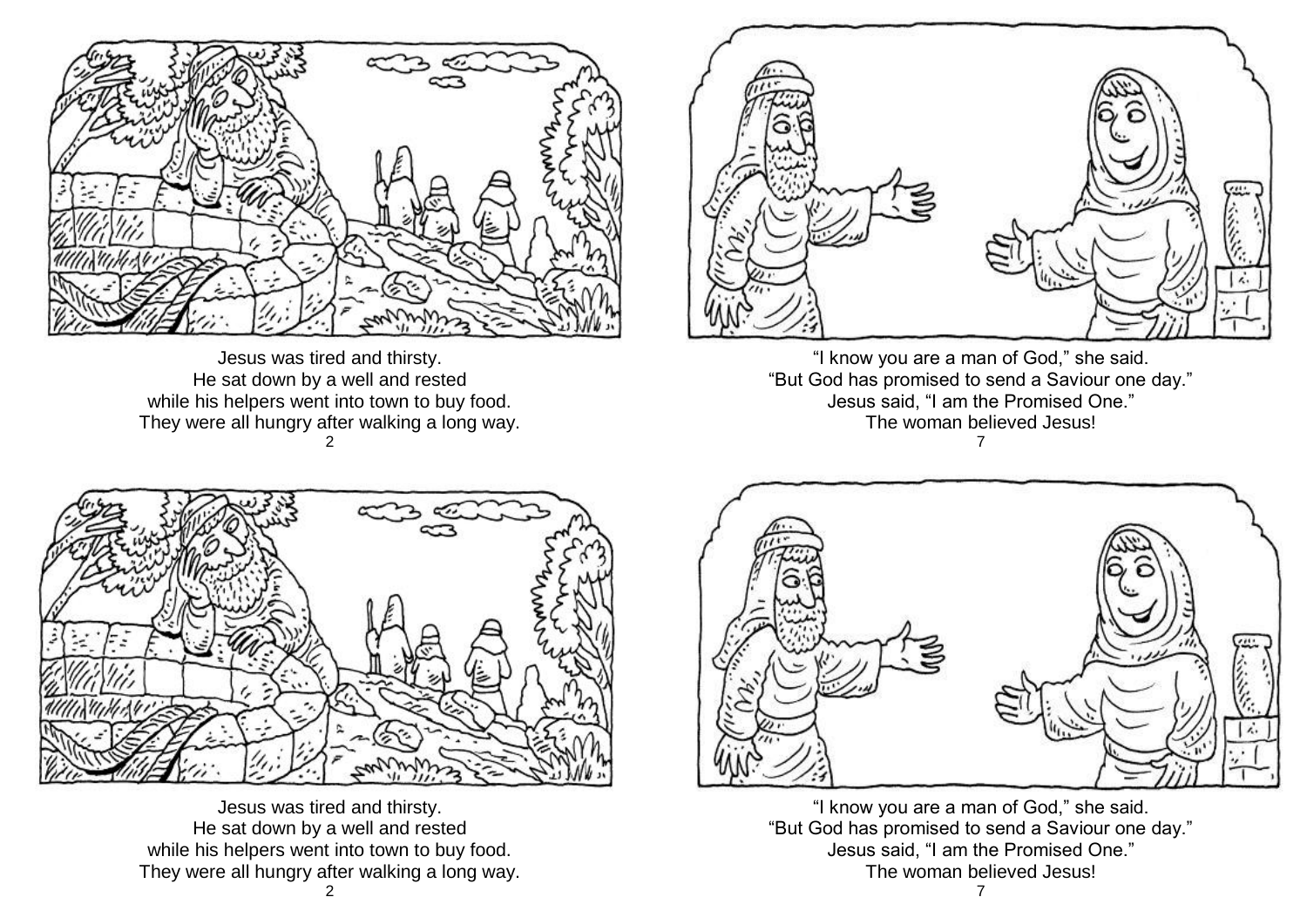

"Please give me this water," she said. Jesus told her that God wants everyone, wherever they live, to know him and to love him with all their hearts. 6



A woman from the town of Samaria came to get water from the well and was surprised when Jesus asked someone like her, from Samaria, for a drink of water. 3



"Please give me this water," she said. Jesus told her that God wants everyone, wherever they live, to know him and to love him with all their hearts.



A woman from the town of Samaria came to get water from the well and was surprised when Jesus asked someone like her, from Samaria, for a drink of water.